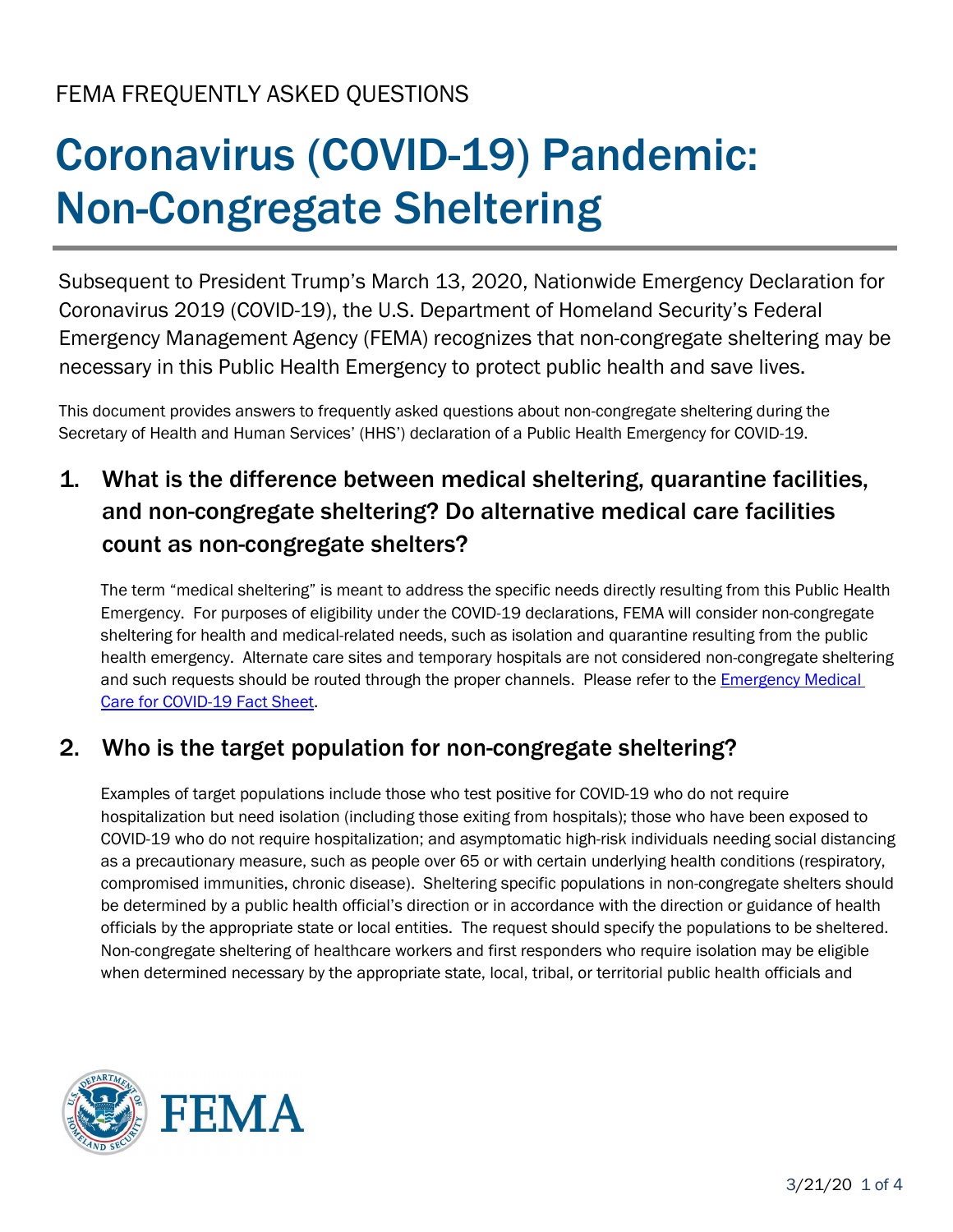when assistance is not duplicated by another federal agency.

#### 3. What forms of non-congregate sheltering will FEMA support?

Sheltering solutions should be determined by the Applicant requesting assistance, such as hotels, motels, dormitories, or other forms of non-congregate sheltering. The solutions should meet the criteria of noncongregate sheltering for the COVID-19 emergency, including what is necessary to protect public health and safety, be in accordance with guidance provided by appropriate health officials, and be reasonable and necessary to address the threat to public health and safety.

# 4. Must the Centers for Disease Control and Prevention (CDC) or state/local public health officials direct the use of non-congregate sheltering? Is it okay if another state/local official (e.g., emergency management office) directs the use?

The non-congregate sheltering must be at the direction of and documented through an official order signed by a state, local, tribal, or territorial public health official or be done in accordance with the direction or guidance of health officials by the appropriate state or local entities, in accordance with applicable state and local laws.

## 5. Does the non-congregate sheltering delegation apply to both emergency and major disaster declarations?

Yes, the delegation applies to all incidents declared as a result of COVID-19.

#### 6. Can you provide a template for non-congregate sheltering requests?

Yes, there is a template request letter that the Applicant can use. In addition, Template Project Worksheets are currently being developed. Please contact your Regional point of contact for additional information concerning the template.

# 7. Can approval be state-wide? Could a FEMA Regional Administrator approve a state-wide strategy rather than individual requests?

Requests should be submitted based on the state and/or local public health orders, along with relevant public health guidance that recommends sheltering be conducted in the manner that is being requested for reimbursement and must meet the criteria of the guidance issued by FEMA for COVID-19. In instances where the state is issuing the public health order along with relevant public health guidance for non-congregate sheltering for the state, it is possible for FEMA to approve a state-wide request.

A state-wide non-congregate sheltering request should outline the state's non-congregate sheltering plan with options that will be utilized in the state by local governments. Upon pre-approval of non-congregate sheltering, the state can be the sub-recipient, or a county/local government can be a sub-recipient.

Tracking mechanisms must be in place to provide data and documentation to establish the eligibility of costs for which the Applicant is requesting Public Assistance funding (including the need for non-congregate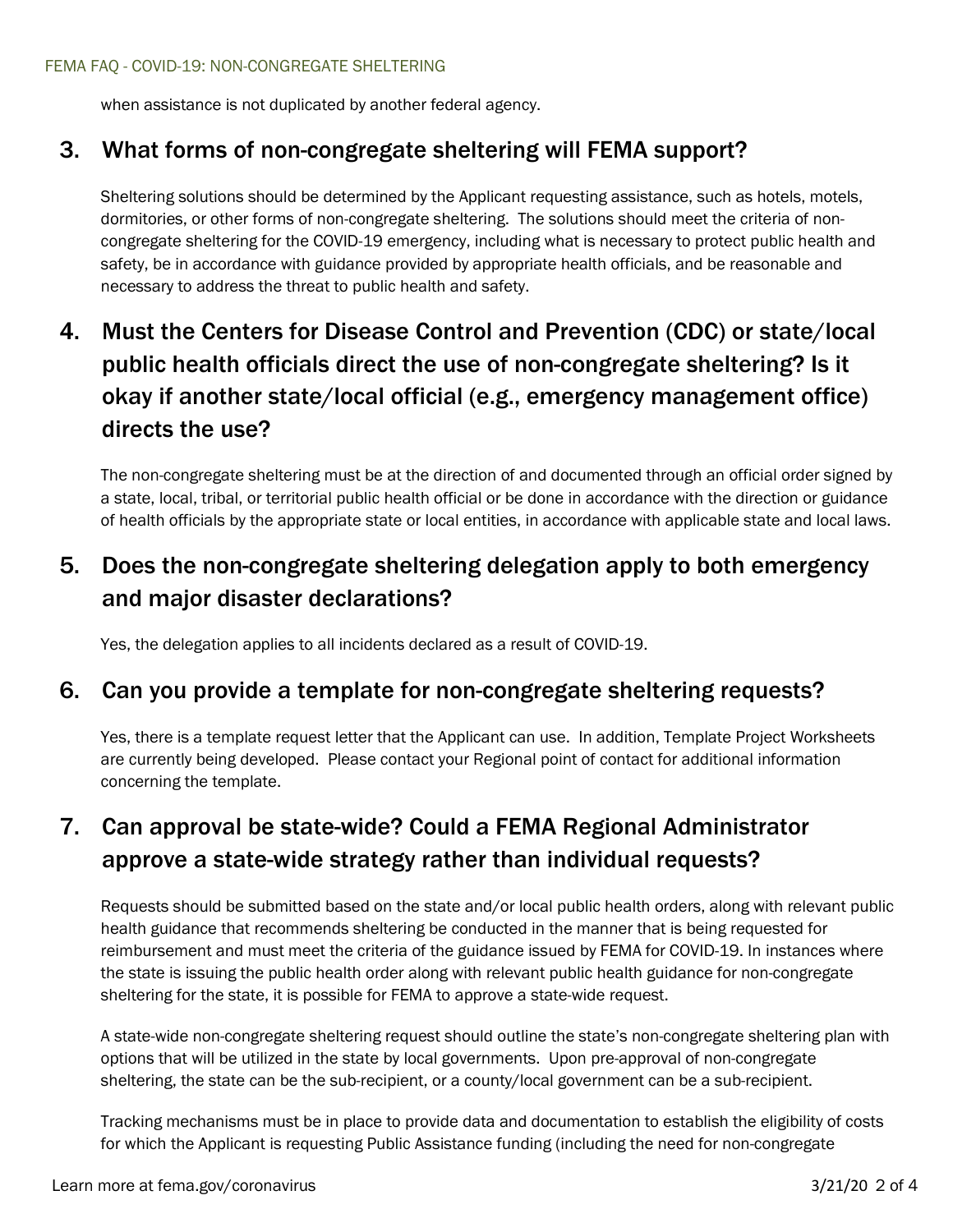sheltering of each individual, length of stay, and costs). As with any activity, lack of support documentation may result in FEMA determining that some or all of the costs are ineligible.

#### 8. Can a FEMA Regional Administrator approve non-congregate sheltering after it has already begun?

In limited circumstances where the nature of the emergency did not make a request feasible prior to beginning non-congregate sheltering, the Regional Administrator may approve non-congregate sheltering after it has already commenced.

## 9. Can a FEMA Regional Administrator allowed to delegate approval of noncongregate sheltering?

No, this delegation may not be re-delegated. The Regional Administrator should approve, partially approve, or deny the request in writing. This documentation should be uploaded to the project in FEMA Grants Manager.

## 10. What wrap-around services are eligible? For example, are food or mental health counseling eligible?

Eligible costs related to sheltering should be necessary based on the type of shelter, the specific needs of those sheltered, and determined necessary to protect public health and safety and in accordance with guidance provided by appropriate health officials. However, support services such as case management, mental health counseling, and others are not eligible.

## 11. How long can an individual to stay in non-congregate sheltering? How long can a non-congregate sheltering mission last?

The length of non-congregate sheltering depends on the needs in each area and will be in accordance with the guidance and direction from appropriate health officials. Sheltering eligibility for sheltering activities may not extend beyond the state or local public health order or the HHS Public Health Emergency for COVID-19. Length of sheltering for individuals is based on health guidance and be limited to what is needed to address the immediate threat to public health and safety. The mission will depend on the level of community transmission in each area. Areas with high rates of community transmission, hospital admissions, and fatalities may need up to eight weeks. Reassessment at periodic intervals is necessary.

Regional Administrators should approve non-congregate sheltering in 30-day increments, or less if a reassessment determines there is no longer a public health need, but not to exceed the duration of the order of the state or local public health officer. The state or local will need to provide a re-assessment of the continuing need for emergency non-congregate sheltering from a state public health official, as well as a detailed justification for the continuing need for emergency non-congregate sheltering. The non-congregate sheltering for an individual should be in accordance with the guidance and direction from appropriate health officials.

#### 12. How will we handle congregate and non-congregate sheltering missions